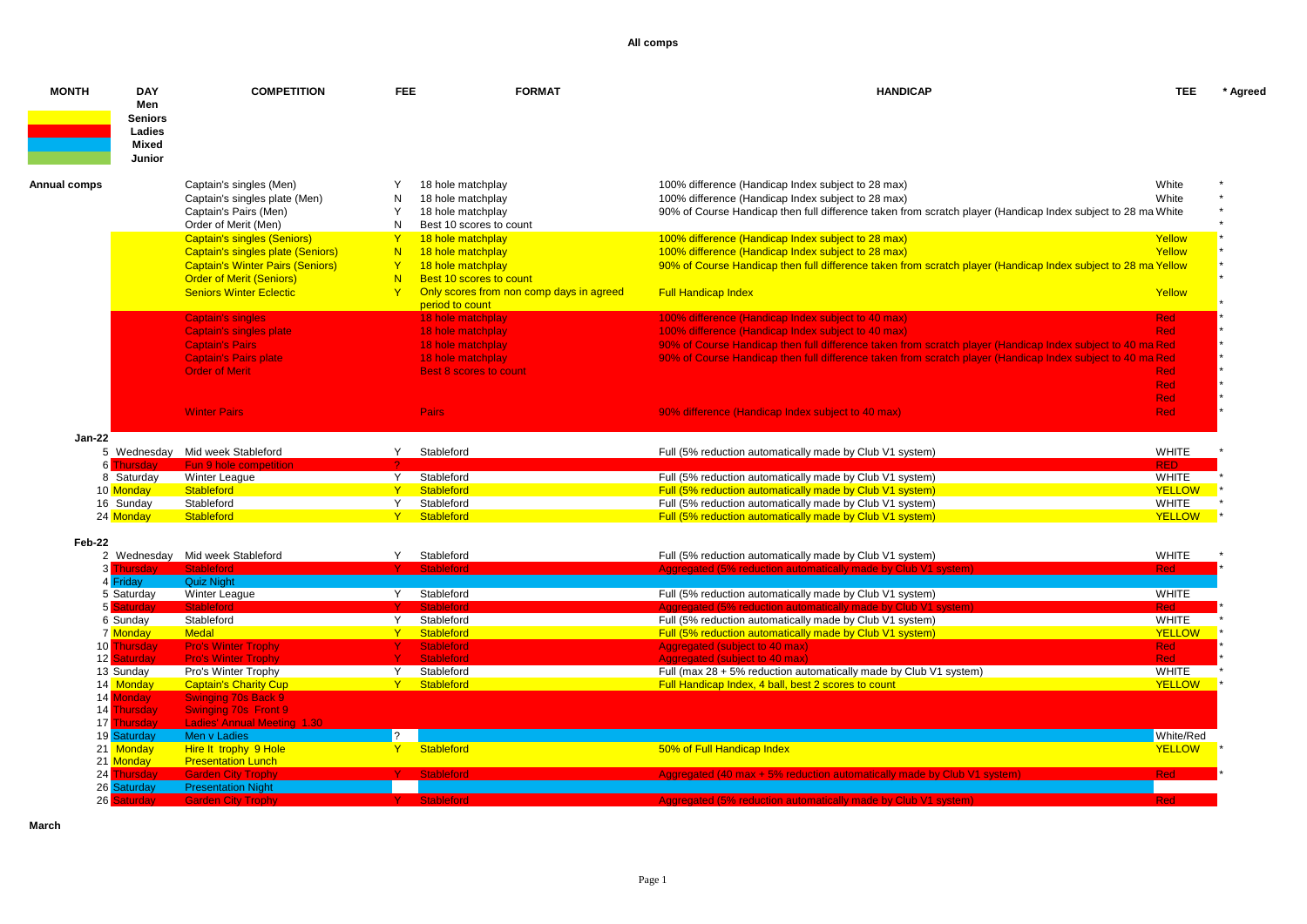| 1 Tuesday    | Match v Bewdley Pines (H)                |                                       |                                                                         |                  |
|--------------|------------------------------------------|---------------------------------------|-------------------------------------------------------------------------|------------------|
| 2 Wednesday  | Midweek Medal                            | Strokeplay                            | Full (5% reduction automatically made by Club V1 system)                | <b>WHITE</b>     |
| 3 Thursday   | <b>AGM</b>                               |                                       |                                                                         |                  |
| 3 Thursday   | <b>Lady Captain's Drive In and Medal</b> | <b>Strokeplay</b>                     | Aggregated (5% reduction automatically made by Club V1 system)          | <b>Red</b>       |
| 5 Saturday   | Winter League                            |                                       |                                                                         |                  |
| 5 Saturday   | Medal                                    | Strokeplay                            | Aggregated (5% reduction automatically made by Club V1 system)          | <b>Red</b>       |
| 6 Sunday     | Captain v Vice Captain (& Drive In)      | 4 ball better ball (match play)       | 90% off lowest handicap                                                 | <b>WHITE</b>     |
| 7 Monday     | Captain v Vice Captain (& Drive In)      | 4 ball better ball (Pairs match play) | 90% off lowest handicap                                                 | <b>YELLOW</b>    |
| 12 Saturday  | Stableford                               | Stableford                            | Full (5% reduction automatically made by Club V1 system)                | WHITE            |
| 14 Monday    | <b>Medal</b>                             | <b>Strokeplay</b>                     | Full (5% reduction automatically made by Club V1 system)                | <b>YELLOW</b>    |
| 15 Tuesday   | Match v Perton Park (H)                  |                                       |                                                                         |                  |
| 17 Thursday  | <b>Gittins Transport Trophy</b>          | <b>Greensomes Pairs Stableford</b>    | (max 28 & 40) 40% of Higher, 60% of lower                               | <b>White/Red</b> |
| 20 Sunday    | Alan Hall Memorial                       | Greensome Pairs Stableford            | (max 28) 40% of Higher, 60% of lower                                    | WHITE            |
| 20 Sunday    | Stableford                               |                                       |                                                                         |                  |
| 21 Monday    | Stableford                               | <b>Stableford</b>                     | Full (5% reduction automatically made by Club V1 system)                | <b>YELLOW</b>    |
| 23 Wednesday | Match v Redditch (A)                     |                                       |                                                                         |                  |
| 24 Thursday  | <b>The Sorrento Classic</b>              | <b>Stableford</b>                     | Aggregated (40 max + 5% reduction automatically made by Club V1 system) | <b>Red</b>       |
| 26 Saturday  | Drawn 4 ball Texas Scramble              | <b>Stableford Pairs</b>               | 35% of Higher, 15% of lower                                             | <b>WHITE</b>     |
| 27 Sunday    | <b>The Sorrento Classic</b>              | <b>Stableford</b>                     | Aggregated (40 max + 5% reduction automatically made by Club V1 system) | <b>Red</b>       |
| 29 Tuesday   | Match v South Hereford (H)               |                                       |                                                                         |                  |
| 31 Thursday  | <b>April Medal</b>                       | <b>Strokeplay</b>                     | Aggregated (5% reduction automatically made by Club V1 system)          | <b>Red</b>       |

**April**

| 2 Saturday        | Medal                                         | Strokeplay                      | Full (5% reduction automatically made by Club V1 system)                                                            | <b>WHITE</b>  |  |
|-------------------|-----------------------------------------------|---------------------------------|---------------------------------------------------------------------------------------------------------------------|---------------|--|
| 3 Saturday        | <b>Medal</b>                                  | <b>Strokeplay</b>               | Aggregated (5% reduction automatically made by Club V1 system)                                                      | <b>Red</b>    |  |
| 4 Monday          | <b>Medal</b>                                  | Strokeplay                      | Full (5% reduction automatically made by Club V1 system)                                                            | <b>YELLOW</b> |  |
| 5 Tuesday         | Match v Little Lakes (H)                      |                                 |                                                                                                                     |               |  |
| 6 Wednesday       | Midweek Medal                                 | Strokeplay                      | Full (5% reduction automatically made by Club V1 system)                                                            | <b>WHITE</b>  |  |
| <b>7</b> Thursday | <b>Australian Spoons</b>                      | Qualifier foursomes             | 50% combined h/c                                                                                                    | Red           |  |
| 9 Saturday        | Hire It Team Trophy                           | 4 ball best 2 to count          | Max 28 & 40 x 85%                                                                                                   | <b>WHITE</b>  |  |
| 10 Sunday         | Mixed Match v The Vale (H)                    |                                 |                                                                                                                     |               |  |
| 11 Monday         | <b>Fred Woodfield Trophy (Hidden 9 holes)</b> |                                 | Stableford, hidden 9 holes selected by the Sponsc Full (max 28 + 5% reduction automatically made by Club V1 system) | <b>YELLOW</b> |  |
| 12 Tuesday        | Match v Sapey (A)                             |                                 |                                                                                                                     |               |  |
| 14 Thursday       | <b>Spring Classic</b>                         | <b>Strokeplay</b>               | Aggregated (40 max + 5% reduction automatically made by Club V1 system)                                             | <b>Red</b>    |  |
| 16 Saturday       | Spring 4 Ball                                 | 4 ball better ball (Stableford) | 85%                                                                                                                 | <b>WHITE</b>  |  |
| 16 Saturday       | <b>Spring Classic</b>                         | <b>Strokeplay</b>               | Aggregated (40 max + 5% reduction automatically made by Club V1 system)                                             | <b>Red</b>    |  |
| 17 Sunday         | B Team v Bewdley Pines (H)                    |                                 |                                                                                                                     |               |  |
| 19 Tuesday        | Match v Wharton Park (H)                      |                                 |                                                                                                                     |               |  |
| 21 Thursday       | <b>MJC Computer Trophy</b>                    | <b>Stableford</b>               | Aggregated (40 max + 5% reduction automatically made by Club V1 system)                                             | <b>Red</b>    |  |
| 23 Saturday       | <b>MJC Computer Trophy</b>                    | <b>Stableford</b>               | Aggregated (40 max + 5% reduction automatically made by Club V1 system)                                             | <b>Red</b>    |  |
| 23 Saturday       | B Team v Bransford (H)                        |                                 |                                                                                                                     |               |  |
| 24 Sunday         | Stableford                                    | Stableford                      | Full (5% reduction automatically made by Club V1 system)                                                            | <b>WHITE</b>  |  |
| 24 Sunday         | Stableford                                    |                                 |                                                                                                                     |               |  |
| 25 Monday         | <b>Kemp Hospice Trophy</b>                    | Stableford                      | Full (max $28 + 5\%$ reduction automatically made by Club V1 system)                                                | <b>YELLOW</b> |  |
| 25 Monday         | 9 Hole Qualifier                              |                                 |                                                                                                                     |               |  |
| 28 Thursday       | <b>Ladies v Seniors</b>                       | Matchplay                       | Max 28 & 40 x 90% off lowest handicap                                                                               | Yellow/Red    |  |
| 29 Friday         | DICL v Kington (H)                            |                                 |                                                                                                                     |               |  |

| May |                       |                         |              |                                                                 |            |
|-----|-----------------------|-------------------------|--------------|-----------------------------------------------------------------|------------|
|     | Sunday                | Medal                   | Strokeplay   | Full (5% reduction automatically made by Club V1 system)        | White      |
|     | 3 Tuesdav             | Match v Bransford (H)   |              |                                                                 |            |
|     | 4 Wednesdav           | Midweek Medal           | Strokeplay   | Full (5% reduction automatically made by Club V1 system)        | White      |
|     | 5 Thursday            | <b>Medal</b>            | Y Strokeplay | Aggregated (5% reduction automatically made by Club V1 system)  | <b>Red</b> |
|     | 6 <mark>Fridav</mark> | DICL v The Worcs. (A)   |              |                                                                 |            |
|     | 7 Saturday            | 3 Club Challenge        |              |                                                                 |            |
|     | 8 Sunday              | Medal /                 | Y Strokeplay | Aggregated (5% reduction automatically made by Club V1 system), | Red:       |
|     | 9 Monday              | <b>Medal</b>            | Y Strokeplay | Full (5% reduction automatically made by Club V1 system)        | Yellow     |
|     | 9 Monday              | Match y Gaudet Luce (A) |              |                                                                 |            |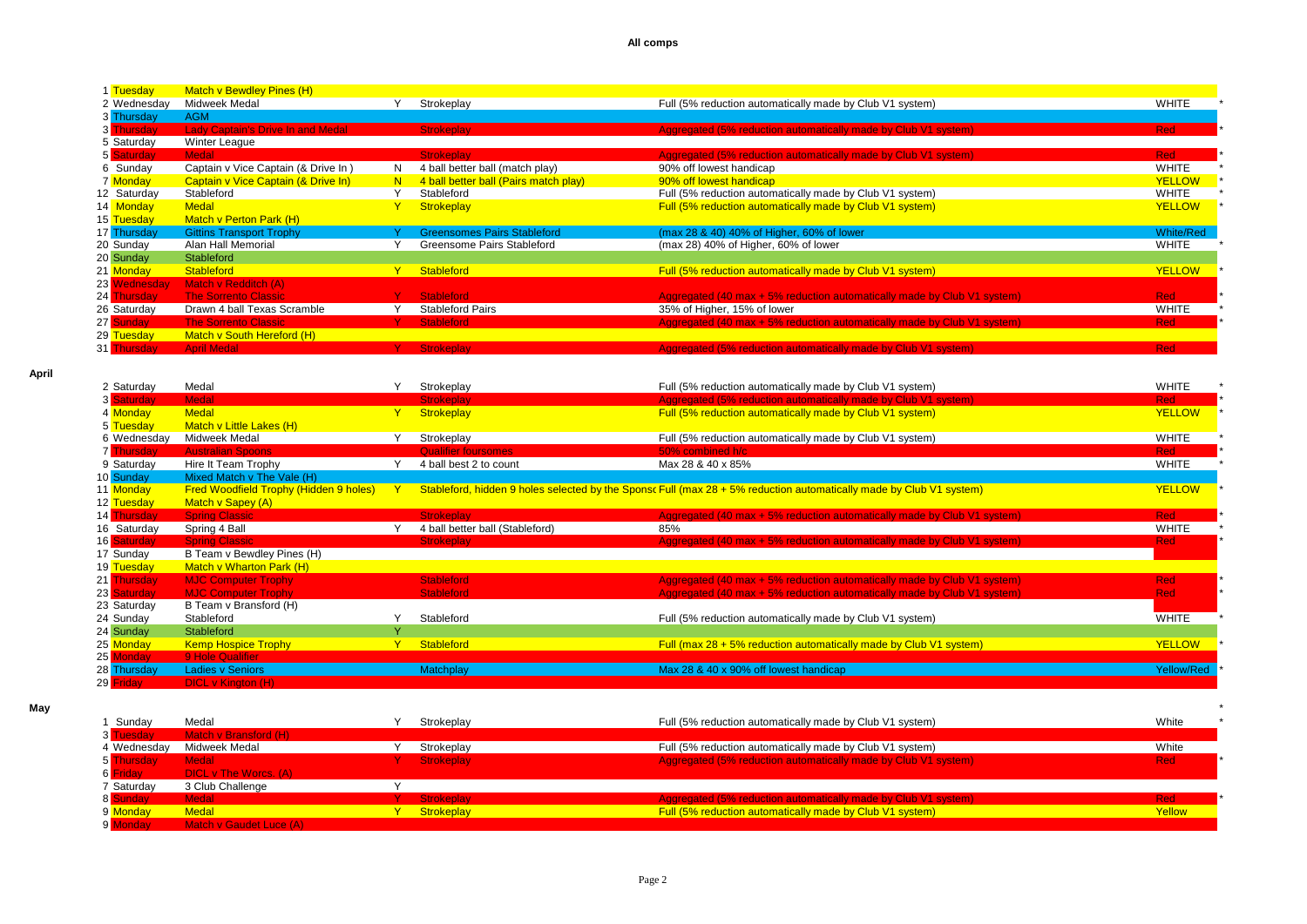| 12 Thursday | Match v Dudley (A)              |                    |                                                                         |            |
|-------------|---------------------------------|--------------------|-------------------------------------------------------------------------|------------|
| 12 Thursday | <b>Mamod Trophy</b>             | <b>Stableford</b>  | Aggregated (40 max + 5% reduction automatically made by Club V1 system) | <b>Red</b> |
| 14 Saturday | B Team v Halesowen (H)          |                    |                                                                         |            |
| 14 Saturday | <b>Mamod Trophy</b>             | <b>Stableford</b>  | Aggregated (40 max + 5% reduction automatically made by Club V1 system) | <b>Red</b> |
| 15 Sunday   | Mixed Match v Bransford (A)     |                    |                                                                         |            |
| 16 Monday   | 2 Ball Texas Scramble           | 2 ball better ball | 35% of Higher, 15% of lower                                             | Yellow     |
| 16 Monday   | <b>DICL v Churchill (A)</b>     |                    |                                                                         |            |
| 17 Tuesday  | <b>Match v Wharton Park (A)</b> |                    |                                                                         |            |
| 17 Tuesday  | Match v Bromsgrove (A)          |                    |                                                                         |            |
| 19 Thursday | <b>PING Competition</b>         | <b>4BBB Pairs</b>  | 80% Course handicap                                                     | <b>Red</b> |
| 21 Saturday | Stableford                      | Stableford         | Full (5% reduction automatically made by Club V1 system)                | White      |
| 23 Monday   | <b>The Bandit Trophy</b>        | Stableford         | Full (max $28 + 5\%$ reduction automatically made by Club V1 system)    | Yellow     |
| 23 Monday   | DICL v Evesham (A)              |                    |                                                                         |            |
| 24 Tuesday  | Match v The Abbey (A)           |                    |                                                                         |            |
| 26 Thursday | 13 hole competition             | <b>Stableford</b>  |                                                                         | <b>Red</b> |
| 29 Sunday   | Boots Opticians Scratch Trophy  | Strokeplay         | Scratch                                                                 | White      |
| 29 Sunday   | Stableford                      |                    |                                                                         |            |
| 30 Monday   | 9 hole Qualifier                |                    |                                                                         |            |

**June**

| 1 Wednesday     | Midweek Medal                           |              | Strokeplay                         | Full (5% reduction automatically made by Club V1 system)                | White      |
|-----------------|-----------------------------------------|--------------|------------------------------------|-------------------------------------------------------------------------|------------|
| 1 Wednesday     | Match v Cleobury (H)                    |              |                                    |                                                                         |            |
| 1 Wednesday     | <b>Match v Bewdley Pines (A)</b>        |              |                                    |                                                                         |            |
| 5 Sunday        | Medal                                   |              | Strokeplay                         | Full (5% reduction automatically made by Club V1 system)                | White      |
| 5 Sunday        | Mixed Match v Cleobury (H)              |              |                                    |                                                                         |            |
| 5 Sunday        | B Team v Kidderminster (A)              |              |                                    |                                                                         |            |
| 6 Monday        | <b>Medal</b>                            |              | Strokeplay                         | Full (5% reduction automatically made by Club V1 system)                | Yellow     |
| 8 Wednesday     | Match v Wergs (A)                       |              |                                    |                                                                         |            |
| 8 Wednesday     | DICL v Bromsgrove (H)                   |              |                                    |                                                                         |            |
| <b>Thursdav</b> | <b>Medal</b>                            |              |                                    |                                                                         |            |
| 11 Saturday     | Medal                                   |              |                                    |                                                                         |            |
| 11 Saturday     | B Team v Bransford (A)                  |              |                                    |                                                                         |            |
| 12 Sunday       | <b>MJC Trophy</b>                       |              | Stableford                         | Full (max 28 + 5% reduction automatically made by Club V1 system)       | White      |
| 13 Monday       | <b>Pitt Trophy</b>                      |              | <b>Greensomes Pairs Stableford</b> | (max 28 & 40) 40% of Higher, 60% of lower                               | Yellow/Red |
| 14 Tuesday      | Match v Gaudet Luce (H)                 |              |                                    |                                                                         |            |
| 16 Thursday     | <b>Pairs Invitation</b>                 |              | <b>4BBB Pairs</b>                  | 80% Course handicap                                                     | <b>Red</b> |
| 18 Saturday     | CCW Trophy                              | $\lambda$    | Stableford                         | Full (max 28 + 5% reduction automatically made by Club V1 system)       | White      |
| 19 Sunday       | <b>Dunley Financial Services Trophy</b> | $\mathbf{v}$ |                                    |                                                                         |            |
| 20 Monday       | <b>Eric Buckley Trophies</b>            | $\mathbf v$  | Stableford                         | Full (max $28 + 5\%$ reduction automatically made by Club V1 system)    | Yellow     |
| 21 Tuesday      | <b>Match v Leominster (H)</b>           |              |                                    |                                                                         |            |
| 23 Thursday     | Match v Puckrup (A)                     |              |                                    |                                                                         |            |
| 23 Thursday     | <b>Rose Bowl</b>                        |              | <b>Stableford</b>                  | Aggregated (40 max + 5% reduction automatically made by Club V1 system) | <b>Red</b> |
| 24 Friday       | <b>Captain's Away Day</b>               |              |                                    |                                                                         |            |
| 25 Saturday     | <b>Rose Bowl</b>                        |              | <b>Stableford</b>                  | Aggregated (40 max + 5% reduction automatically made by Club V1 system) | <b>Red</b> |
| 26 Sunday       | Stableford                              |              | Stableford                         | Full (5% reduction automatically made by Club V1 system)                | White      |
| 26 Sunday       | Stableford                              | $\vee$       |                                    |                                                                         |            |
| 27 Monday       | <b>Stableford</b>                       |              | <b>Stableford</b>                  | Full (5% reduction automatically made by Club V1 system)                | Yellow     |
| 27 Monday       | 9 hole Qualifier                        |              |                                    |                                                                         |            |
| 29 Wednesday    | Match v Evesham (A)                     |              |                                    |                                                                         |            |
| 30 Thursday     | <b>July Medal</b>                       |              |                                    |                                                                         |            |

**July**

| 2 Saturday  | Medal                | Strokeplay | Full (5% reduction automatically made by Club V1 system)          | White  |
|-------------|----------------------|------------|-------------------------------------------------------------------|--------|
|             | Vledal               |            | agreemented (E.V. reduction outemptically made by Club V1 evetem) | Red    |
| 3 Sunday    | B Team v Bewdley (A) |            |                                                                   |        |
| 4 Monday    | <b>Medal</b>         | Strokeplay | Full (5% reduction automatically made by Club V1 system)          | Yellow |
| 5 Tuesday   | Match v Puckrup (H)  |            |                                                                   |        |
| 6 Wednesdav | Midweek Medal        | Strokeplay | Full (5% reduction automatically made by Club V1 system)          | White  |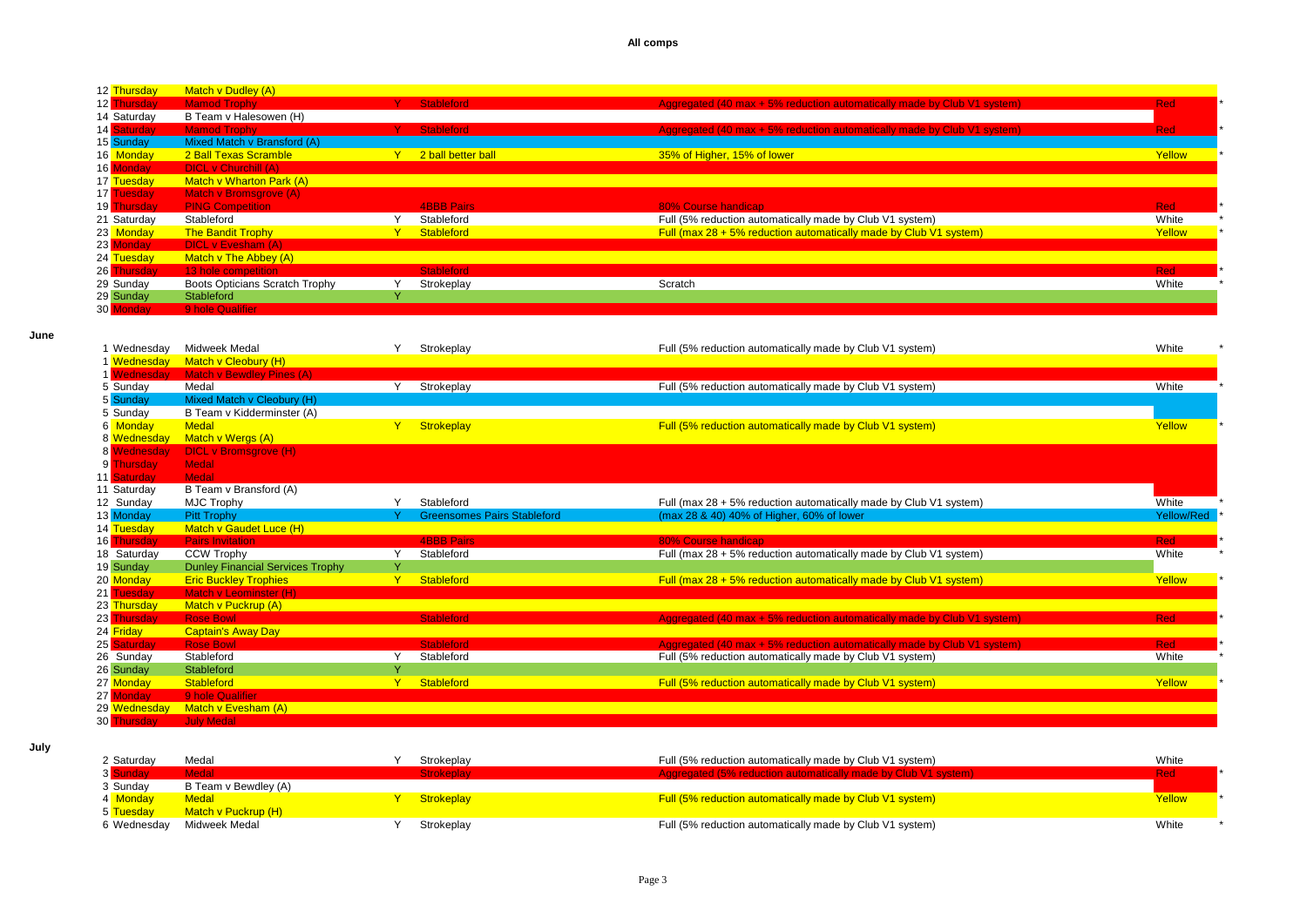| 6 Wednesday | <b>Past Captains' Day</b>                     |              |                                 |                                                                         |                   |
|-------------|-----------------------------------------------|--------------|---------------------------------|-------------------------------------------------------------------------|-------------------|
| 7 Thursday  | <b>Roy Crowe Trophy</b>                       |              |                                 |                                                                         |                   |
| 9 Saturday  | Arctic Spa Round 1                            |              | Strokeplay                      | Full (5% reduction automatically made by Club V1 system)                | White             |
| 10 Sunday   | Arctic Spa Round 2                            |              | Strokeplay                      | Scratch                                                                 | White             |
| 11 Monday   | <b>Reynolds and Danshillock Trophies</b>      | $\mathbf{Y}$ | Stableford                      | Full (max $28 + 5\%$ reduction automatically made by Club V1 system)    | Yellow            |
| 12 Tuesday  | Match v Wergs (H)                             |              |                                 |                                                                         |                   |
| 14 Thursday | Artic Spa 36 hole championship                |              | <b>Strokeplay</b>               | Aggregated (40 max + 5% reduction automatically made by Club V1 system) | <b>Red</b>        |
| 16 Saturday | Artic Spa 36 hole championship                |              | <b>Strokeplay</b>               | Aggregated (40 max + 5% reduction automatically made by Club V1 system) | <b>Red</b>        |
| 17 Sunday   | <b>MAC Shield</b>                             |              | Sponsors decide format          | Sponsors decide format                                                  | White             |
| 17 Sunday   | <b>Boots Opticians Trophy</b>                 |              |                                 |                                                                         |                   |
| 18 Monday   | <b>Brian Hodgetts Trophies</b>                |              | Stableford                      | Full (max $28 + 5\%$ reduction automatically made by Club V1 system)    | Yellow            |
| 19 Tuesday  | <b>Past Captains' Trophy at Bromsgrove GC</b> |              |                                 |                                                                         |                   |
| 21 Thursday | <b>Match v Bewdley Pines (A)</b>              |              |                                 |                                                                         |                   |
| 21 Thursday | NQ Jeanne Cheetham (13 hole qualifier)        |              | Strokeplay                      |                                                                         | <b>Red</b>        |
| 23 Saturday | Stableford                                    |              | Stableford                      | Full (5% reduction automatically made by Club V1 system)                | White             |
| 25 Monday   | <b>Warren Turley Pairs</b>                    |              | 2 ball better ball (Stableford) | 80% Course handicap                                                     | Yellow            |
| 25 Monday   | 9 hole Qualifier                              |              |                                 |                                                                         |                   |
| 26 Tuesday  | <b>Match v Naunton Downs (H)</b>              |              |                                 |                                                                         |                   |
| 26 Tuesday  | Captain v Vice                                |              | 9 hole non-qualifier            |                                                                         | <b>Red</b>        |
| 28 Thursday | <b>Ladies v Senior Men</b>                    |              | Pairs matchplay                 | 90% difference of lowest handicap                                       | <b>Yellow/Red</b> |
| 30 Saturday | Past Captains' Trophy                         |              |                                 |                                                                         |                   |
| 31 Sunday   | Stableford                                    |              |                                 |                                                                         |                   |
| 31 Sunday   | B Team v Halesowen (A)                        |              |                                 |                                                                         |                   |

# **August**

| 1 Monday        | <b>Medal</b>                           |              | <b>Strokeplay</b>                  | Full (max $28 + 5\%$ reduction automatically made by Club V1 system)    | Yellow     |
|-----------------|----------------------------------------|--------------|------------------------------------|-------------------------------------------------------------------------|------------|
| 2 Tuesday       | Match v Dudley (H)                     |              |                                    |                                                                         |            |
| 3 Wednesday     | Midweek Medal                          | $\checkmark$ | Strokeplay                         | Full (5% reduction automatically made by Club V1 system)                | White      |
| 4 Thursday      | <b>Medal</b>                           |              | <b>Strokeplay</b>                  | Aggregated (5% reduction automatically made by Club V1 system)          | <b>Red</b> |
| 6 Saturday      | Medal                                  |              | Strokeplay                         | Full (5% reduction automatically made by Club V1 system)                | White      |
| 6 Saturda y     | Mixed Match v Gaudet Luce (H)          |              |                                    |                                                                         |            |
| <b>7</b> Sunday | <b>Medal</b>                           |              | <b>Strokeplay</b>                  | Aggregated (5% reduction automatically made by Club V1 system)          | <b>Red</b> |
| 7 Sunday        | B Team v Kidderminster (H)             |              |                                    |                                                                         |            |
| 8 Monday        | Doug Moseley 3 Club Challenge (9 hole) | $\mathbf{Y}$ | <b>Stableford</b>                  | Apply full Course Handicap to the front 9 holes                         | Yellow     |
| 9 Tuesday       | Match v Evesham (H)                    |              |                                    |                                                                         |            |
| 9 Tuesday       | Match v The Abbey (A)                  |              |                                    |                                                                         |            |
| 11 Thursday     | <b>Bill Yardley Trophy</b>             |              | <b>Greensomes Pairs Stableford</b> | (max 28 & 40) 40% of Higher, 60% of lower                               | Yellow/Red |
| 13 Saturday     | Neville Dowty Cup                      |              | Stableford                         | Full (max $28 + 5\%$ reduction automatically made by Club V1 system)    | White      |
| 14 Sunday       | The Beagle Bowl                        |              |                                    |                                                                         |            |
| 15 Monday       | <b>Owens Estate Planning Trophy</b>    | Y            | Stableford                         | Full (5% reduction automatically made by Club V1 system)                | Yellow     |
| 17 Wednesday    | Match v The Vale (A)                   |              |                                    |                                                                         |            |
| 18 Thursday     | Match v Cleobury (A)                   |              |                                    |                                                                         |            |
| 18 Thursday     | <b>MJC Trophy</b>                      |              | <b>Stableford</b>                  | Aggregated (40 max + 5% reduction automatically made by Club V1 system) | Red        |
| 20 Saturday     | <b>MJC Trophy</b>                      |              | Stableford                         | Full (max 28 + 5% reduction automatically made by Club V1 system)       | White      |
| 21 Sunday       | <b>MJC Trophy</b>                      |              | <b>Stableford</b>                  | Aggregated (40 max + 5% reduction automatically made by Club V1 system) | <b>Red</b> |
| 22 Monday       | <b>Stableford</b>                      | Y            | Stableford                         |                                                                         |            |
| 22 Monday       | 9 hole qualifier                       |              |                                    |                                                                         |            |
| 24 Wednesday    | Match v Little Lakes (A)               |              |                                    |                                                                         |            |
| 25 Thursday     | <b>Boots Optician Trophy</b>           |              | <b>Stableford</b>                  | Aggregated (40 max + 5% reduction automatically made by Club V1 system) | <b>Red</b> |
| 27 Saturday     | <b>Boots Opticians Scratch trophy</b>  |              | Scratch                            |                                                                         | <b>Red</b> |
| 28 Sunday       | Stableford                             |              | Stableford                         | Full (max $28 + 5\%$ reduction automatically made by Club V1 system)    | White      |
| 28 Sunday       | Stableford                             |              |                                    |                                                                         |            |
| 30 Tuesday      | Match v Perton (A)                     |              |                                    |                                                                         |            |

## **September**

|        |       |            | $50/$ reduction outamotically mede by Club $1/4$ overage              |       |
|--------|-------|------------|-----------------------------------------------------------------------|-------|
|        |       |            | $\frac{1}{2}$ (E0) reduction outamatically made by Club $1/4$ ovatamb |       |
| Sunday | Medal | Strokeplay | Full (5% reduction automatically made by Club V1 system)              | White |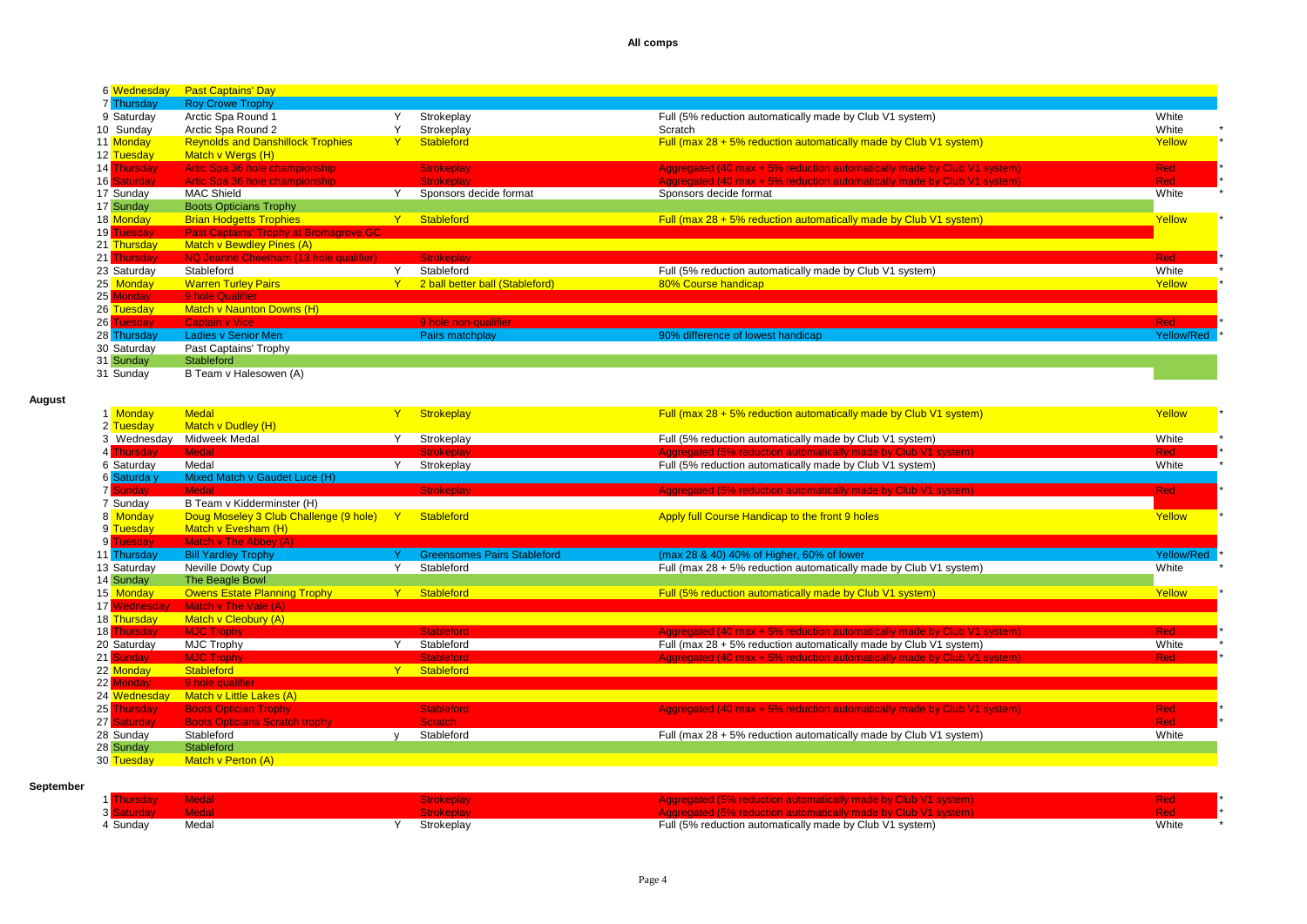| 4 Sunday    | Match v Burghill (H)                 |    |                              |                                                                      |            |
|-------------|--------------------------------------|----|------------------------------|----------------------------------------------------------------------|------------|
| 5 Monday    | <b>Senior Classic (Round 1)</b>      |    | <b>Strokeplay</b>            | Full (5% reduction automatically made by Club V1 system)             | Yellow     |
| 6 Tuesday   | Match v Sapey (H)                    |    |                              |                                                                      |            |
| 6 Tuesday   | Match v Halesowen (H)                |    |                              |                                                                      |            |
| 7 Wednesday | Midweek Medal                        |    | Strokeplay                   | Full (5% reduction automatically made by Club V1 system)             | White      |
| 9 Friday    | <b>DICL Final</b>                    |    |                              |                                                                      |            |
| 10 Saturday | Young Guns v Old Uns                 |    | 4 ball better ball matchplay | 90% off lowest handicap                                              | White      |
| 12 Monday   | <b>Senior Classic (Round 2)</b>      | N. | Strokeplay                   | Full (5% reduction automatically made by Club V1 system)             | Yellow     |
| 13 Tuesday  | Match v The Abbey (H)                |    |                              |                                                                      |            |
| 13 Tuesday  | Match v Cleobury (A)                 |    |                              |                                                                      |            |
| 15 Thursday | <b>Ladies Senior Classic round 1</b> |    | <b>Strokeplay</b>            | Aggregated (5% reduction automatically made by Club V1 system)       | <b>Red</b> |
| 19 Monday   | Over 80s Trophy (13 holes)           | Y. | Stableford                   | <b>Full</b>                                                          | Yellow     |
| 19 Monday   | <b>Stableford</b>                    |    |                              | Full (max $28 + 5\%$ reduction automatically made by Club V1 system) |            |
| 20 Tuesday  | Match v Gaudet Luce (A)              |    |                              |                                                                      |            |
| 22 Thursday | <b>Match v Naunton Downs (A)</b>     |    |                              |                                                                      |            |
| 22 Thursday | <b>Ladies Senior Classic round 2</b> |    | <b>Strokeplay</b>            | Aggregated (5% reduction automatically made by Club V1 system)       | <b>Red</b> |
| 24 Saturday | Stableford                           |    | Stableford                   | Full (5% reduction automatically made by Club V1 system)             | White      |
| 25 Sunday   | Stableford                           |    |                              |                                                                      |            |
| 26 Monday   | <b>Champion of Champions</b>         | Y. | Strokeplay                   | Full (5% reduction automatically made by Club V1 system)             | Yellow     |
| 26 Monday   | 9 Hole Qualifier                     |    |                              |                                                                      |            |

**October** 

| Saturday    | Winter League                   |    |                                    |                                                                |                  |
|-------------|---------------------------------|----|------------------------------------|----------------------------------------------------------------|------------------|
| 2 Sunday    | Medal                           |    | Strokeplay                         | Full (5% reduction automatically made by Club V1 system)       | White            |
| 4 Tuesday   | Senior Am Am                    |    | <b>Stableford</b>                  | 4 ball best 2 to count 85%                                     | Yellow           |
| 5 Wednesday | Midweek Medal                   |    | Strokeplay                         | Full (5% reduction automatically made by Club V1 system)       | White            |
| 6 Thursday  | Match v South Hereford (A)      |    |                                    |                                                                |                  |
| 6 Thursday  | <b>Medal</b>                    |    | Strokeplay                         | Aggregated (5% reduction automatically made by Club V1 system) | <b>Red</b>       |
| 8 Saturday  | <b>Mixed Pairs</b>              |    | <b>Pairs Betterball Stableford</b> | 85% Course handicap                                            | <b>White/Red</b> |
| 9 Sunday    | Medal                           |    | <b>Strokeplay</b>                  | Aggregated (5% reduction automatically made by Club V1 system) | <b>Red</b>       |
| 10 Monday   | <b>Medal</b>                    |    | Strokeplay                         | Full (5% reduction automatically made by Club V1 system)       | Yellow           |
| 11 Tuesday  | Ladies Am Am                    |    | <b>Stableford</b>                  | 4 ball best 2 to count 85%                                     | <b>Red</b>       |
| 16 Sunday   | Champion of Champions           | N. | Strokeplay                         | Full (5% reduction automatically made by Club V1 system)       | White            |
| 16 Sunday   | <b>Champion of Champions</b>    | N. | Strokeplay                         | Aggregated (5% reduction automatically made by Club V1 system) | <b>Red</b>       |
| 17 Monday   | Stableford                      |    | Stableford                         | Full (5% reduction automatically made by Club V1 system)       | Yellow           |
| 18 Tuesday  | DICL 9 holes & AGM              |    |                                    |                                                                |                  |
| 20 Thursday | NQ 13 hole competition          |    | <b>Stableford</b>                  |                                                                | <b>Red</b>       |
| 22 Saturday | Stableford                      |    | Stableford                         | Full (5% reduction automatically made by Club V1 system)       | White            |
| 23 Sunday   | Mixed Match v Bewdley Pines (A) |    |                                    |                                                                |                  |
| 24 Monday   | <b>Fred Baldwin Trophy</b>      |    | <b>Greensome Pairs Stableford</b>  | (max 28) 40% of Higher, 60% of lower                           | Yellow           |
| 30 Sunday   | Stableford                      |    |                                    |                                                                |                  |

#### **November**

| 2 Wednesday | Mid week Stableford        | Stableford | Full (5% reduction automatically made by Club V1 system)       | White      |  |
|-------------|----------------------------|------------|----------------------------------------------------------------|------------|--|
| 3 Thursday  | Stableford                 | Stableford |                                                                | <b>Red</b> |  |
| 5 Saturday  | Winter League              | Stableford | Full (5% reduction automatically made by Club V1 system)       | White      |  |
| 6 Sunday    | <b>Stableford</b>          | Stableford |                                                                | <b>Red</b> |  |
| 7 Monday    | <b>Medal</b>               | Stableford | Full (5% reduction automatically made by Club V1 system)       | Yellow     |  |
| 10 Thursday | <b>13 Hole Competition</b> | Stableford | Aggregated (5% reduction automatically made by Club V1 system) | <b>Red</b> |  |
| 12 Saturday | <b>Presentation Night</b>  |            |                                                                |            |  |
| 20 Sunday   | Stableford                 |            |                                                                |            |  |
| 21 Monday   | Stableford                 | Stableford | Full (5% reduction automatically made by Club V1 system)       | Yellow     |  |
| 24 Thursday | <b>Turkey Trot</b>         | Stableford |                                                                | <b>Red</b> |  |
| 26 Saturday | <b>Turkey Trot</b>         | Stableford | Full (5% reduction automatically made by Club V1 system)       | White      |  |
| 27 Sunday   | <b>Turkey Trot</b>         | Stableford |                                                                | <b>Red</b> |  |
| 28 Monday   | <b>Turkey Trot</b>         | Stableford | Full (5% reduction automatically made by Club V1 system)       | Yellow     |  |

**December**